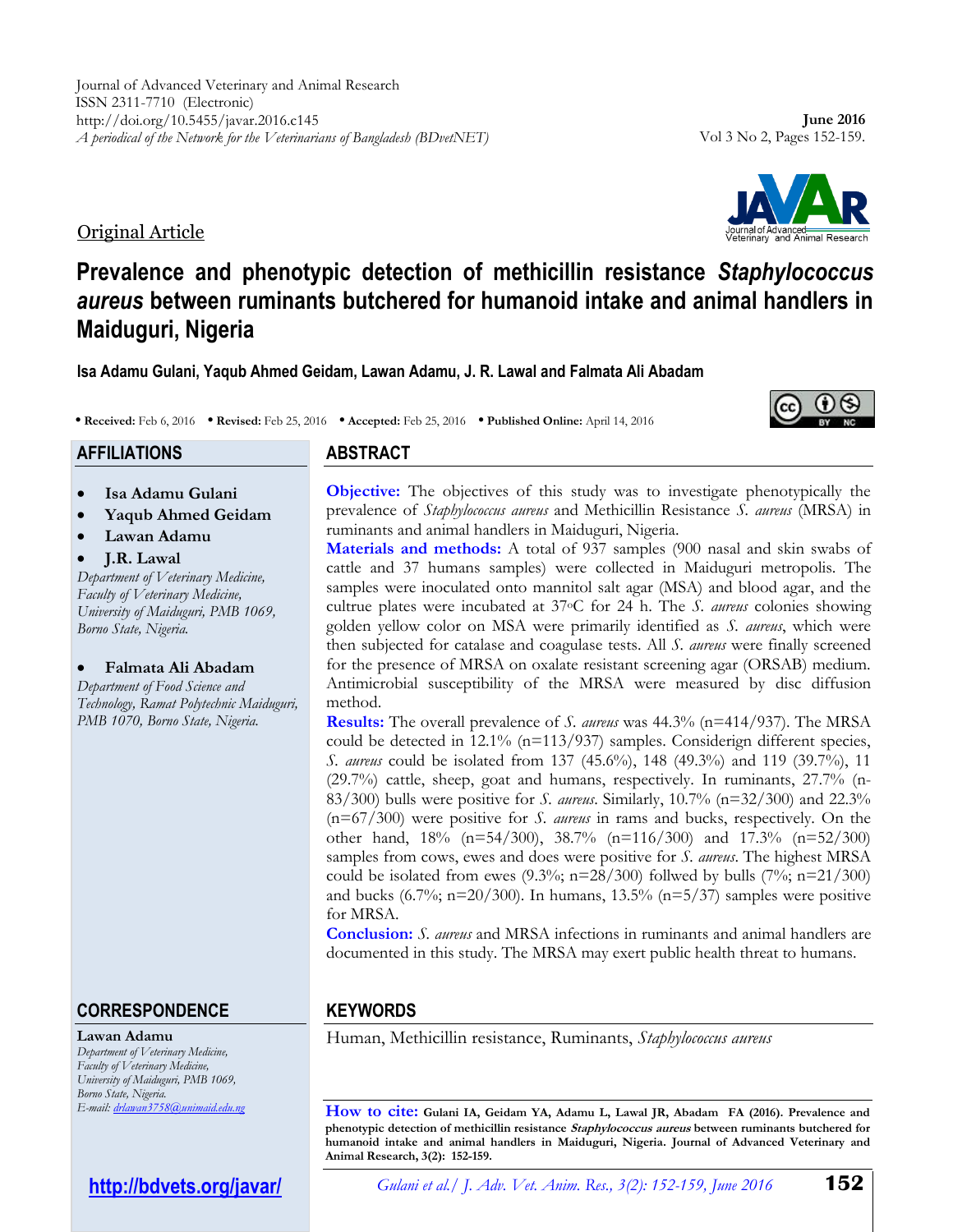### **INTRODUCTION**

*Staphylococcus aureus* (*S. aureus*) is a microbe of potential public health dread because of its inherent ability to infect and cause life daunting infections and to survive in diverse milieu [\(Waidvogel, 2000;](#page-7-0) [Pantosti, 2012\)](#page-7-1). The organism is predominantly associated with skin, skin glands and mucous membrane of warm blooded animals as an adaptable microbe and a recurrent invader of animals, as well as humans [\(Weese et al., 2006a\)](#page-7-2). *S. aureus* is considered nosocomial bacteria incriminated with many infections, including pneumonia, osteomyelitis, endocarditis, toxic-shock syndrome and food poisoning [\(Griffeth and Morris, 2008\)](#page-6-0).

It was earlier believed that *S. aureus* from dissimilar reservoirs were host-specific (Sung [et al](#page-7-3)*.,* 2008). However, infections by specific strains of *S. aureus* in domestic and pet animals have been documented to increase in several countries [\(Francis et al., 2005;](#page-6-1) [Harrison et al., 2014\)](#page-6-2). Hands and surfaces contaminations during scrubbing and extrusion of ruminants are the primary routes of microbes spreading to other food products [\(Griffeth and Morris, 2008\)](#page-6-0). Ruminants transmit illnesses to man and ruminants are liable to many infections [\(Rich and Roberts, 2004;](#page-7-4) Wardyn et al., [2012\)](#page-7-5). The well-being of consuming clean meat from ruminants can be influenced reliably by unsanitary nature of ruminant handlers and contact with unclean surfaces such as worktables and grubby knives [\(Albuquerque](#page-6-3) et al*.,* [2007\)](#page-6-3). Enterotoxin secreted by this microbe is accountable for some food poisoning [\(Griffeth and](#page-6-0)  [Morris, 2008\)](#page-6-0) with detrimental public health risk, and causing substantial morbidity and mortality [\(Waidvogel,](#page-7-0)  [2000;](#page-7-0) [Pantosti, 2012\)](#page-7-1).

*S. aureus* has the capacity of causing life menacing infections [\(Waidvogel, 2000;](#page-7-0) [Pantosti, 2012\)](#page-7-1) and the accomplishment resistance to methicillin and to numerous antimicrobial agents. As a result of high mortality caused by the virulent strains of human *S. aureus*  penicillin was adapted as a treatment option for skin and soft tissue infections. Identified antimicrobial agents comprises the aminoglycosides, ampicillins, macrolides, tetracyclines fluoroquinolones and chloramphenicol [\(Lee,](#page-6-4)  [2003;](#page-6-4) [Mamza et al., 2010\)](#page-7-6). Strains of *S. aureus* carrying the *mec*A gene and conspicuously resistant to methicillin, additional β-lactam agents and cefoxitin are mentioned as MRSA [\(Haran et al., 2012;](#page-6-5) [Harrison et al., 2014\)](#page-6-2).

Epidemiological works on MRSA from human and animal pedigrees divulged that at least some strains have a cross-infection tendencies between animals and humans or the other way round might have transpired

[\(Strommenger](#page-7-7) et al*.,* 2006; [Weese](#page-7-8) et al*.,* 2006b; [Graveland](#page-6-6)  [et al., 2011\)](#page-6-6). [Lozano et al](#page-7-9)*.* (2011) documented that animals could serve as repositories for MRSA infection of humans. The isolation of MRSA from dissimilar species led to the notions that *S. aureus* isolated from dissimilar reservoirs were not specific for host and has been documented in humans by a specific livestock pedigree designated as clonal complex (CC398) or sequence type 398 (ST398) [\(Huijsdens et al., 2006;](#page-6-7) [Lewis et al., 2008;](#page-7-10) [Smith et al., 2008\)](#page-7-11). MRSA infections in humans have aggravated worldwide public health concern and cognizance of resistant pathogens emanating from veterinary species [\(Cohn, 2010\)](#page-6-8). Henceforth, rapid isolation in the field and clinical settings is noteworthy in the control of infections emanating from MRSA in animals and humans. It has been accentuated that information on MRSA epidemiology will surely reinforce its effective deterrence and control strategies, including the articulate use of antibiotics. The present study aimed to phenotypically determine the prevalence of MRSA and *S. aureus* in ruminants and animal handlers, in order to evaluate the risk factors as a possible cause of infections and to Screen for antibiotic vulnerability of MRSA isolates and *S. aureus* in cattle, sheep, and goats including in contact animal handlers in Maiduguri, semi-arid zone of Nigeria.

### **MATERIALS AND METHODS**

**Study area:** This study was carried out in Maiduguri metropolis. Maiduguri lies on latitude 11°N and longitude 13.5°E and 35 m above mean sea level, and shares boundaries with Cameroon to the east, Chad republic to the north-east and republic of Niger to the North (**Figure 1**).

**Study population:** A total of 937 different nasal and skin swabs were randomly collected which comprises of 300 samples each from cattle, sheep and goats and 37 from humans in Maiduguri metropolis abattoir. The swab samples were obtained from Maiduguri Metropolitan abattoir. Permission for the research was granted by University of Maiduguri, Faculty of Veterinary Medicine Animal Utilization Protocol Committee and Borno State Veterinary Department which permitted the research and the sample gathering. Information on the animals was gotten from animal owners who brought these animals for either sale or slaughter at the livestock market and abattoir respectively. The information collected includes the species and breed of the ruminants, antimicrobial agents use and form of grazing.

**Bacteriological identification and sampling procedures:** Sterilized swabs were used in collecting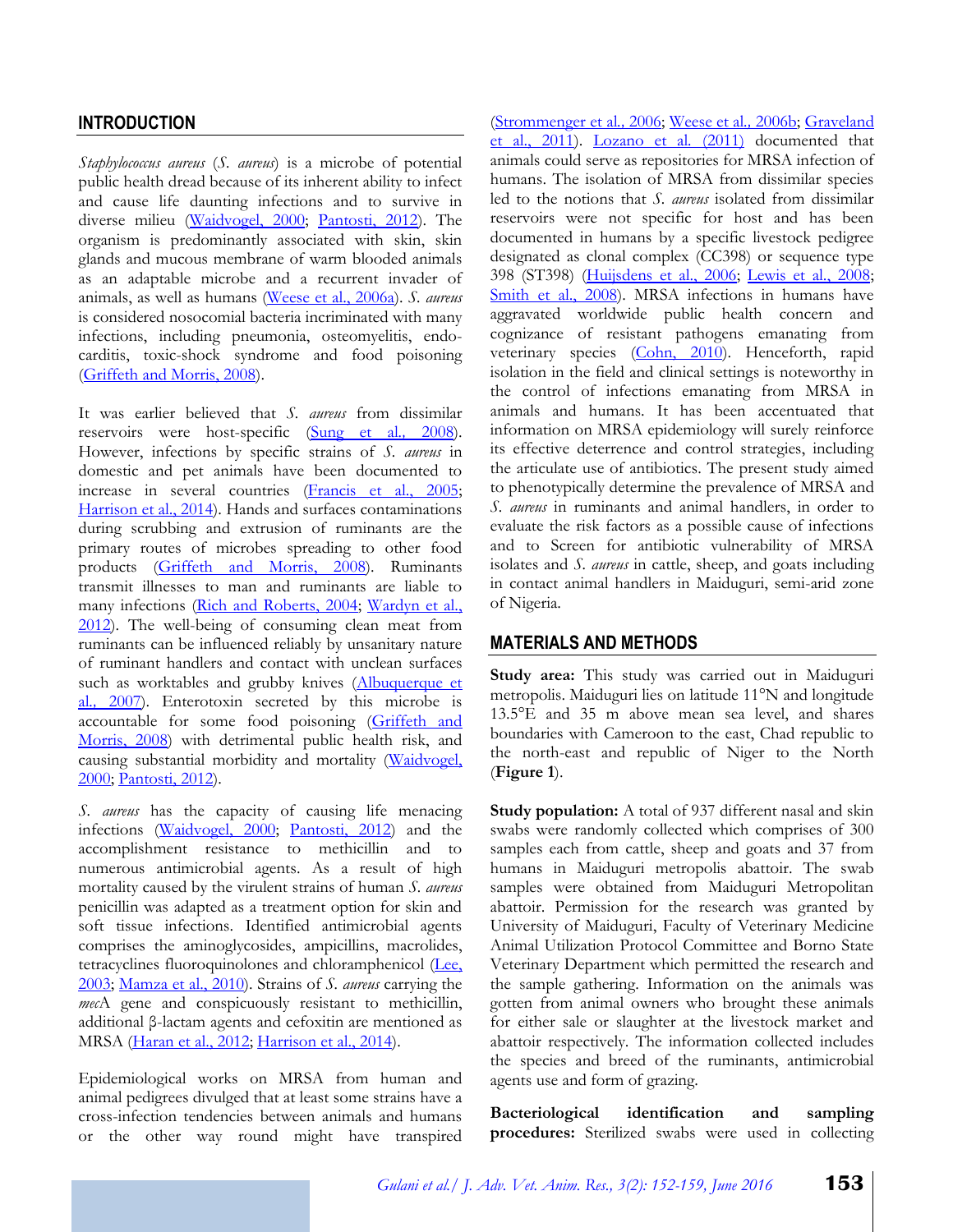

**Figure 1.** Map of Maiduguri; Source: google maps

samples from the interior of the nasal cavities of ruminants and animal handlers and labeled correctly. The swabs samples were inoculated into mannitol salt agar (MSA) and blood (BA) plates, incubated at 37°C for 24 h. clusters of *S. aureus* with yellowish appearance on mannitol salt agar plates and with haemolysis on blood agar plates were again examined for Gram reaction, tube coagulase, colonial morphology, DNase test and catalase [\(Cheesbrough, 2006\)](#page-6-9).

**Sample collection:** The samples were collected by inserting sterile swab into the anterior nares (nostril) and then rotating the swab against the nasal mucosa and also by placing the swab on the skin and then rubbing and rotating it against the skin. The swabs samples were aseptically conveyed to the microbiology laboratory and analysed instantaneously [\(Cheesbrough, 2006\)](#page-6-9).

**Identification and isolation of bacteria:** Swabs samples collected was cultured on mannitol salt agar (selective media for *S. aureus*) according to the conventional technique. The culture plates were incubated at 37oC for 24 h. The suspected *S. aureus* colonies (golden yellow colonies) showing mannitol fermentation were recognized by means of conventional microbiological techniques including catalase, colonial morphology and coagulase test which were carried out as previously described by [Cheesbrough \(2006\).](#page-6-9)

**Preparation of Oxacillin resistant screening agar base (ORSAB) medium:** Suspend 51.75 gm in 500 mL of distilled water and bring gently to boil to dissolve. Sterilize by autoclaving at l2l<sup>o</sup>C for l5 min. Cool to 50<sup>o</sup>C and aseptically add the content of one vial of ORSAB selective supplement (SR195E) reconstituted as directed, mix well allow to solidify (Oxoid, UK).

**Antibiotic sensitivity tests:** *S. aureus* species examined for antibiotics susceptibility to determine methicillin resistance by disc diffusion technique by means of Muella-Hinton agar (**Figure 3**) in accordance to the Clinical and Laboratory Standard Institute guidelines [\(CLSI, 2007\)](#page-6-10). The following antimicrobials impregnated discs were used: Erythromycin (15 µg), Ciprofloxacin (5 µg), Chloramphenicol (30 µg), Oxacillin (1 µg), Clindamycin (2 µg), Cephazolin (30 µg), Cefoxitin (30 µg), Gentamicin (10 µg), Tetracycline (30 µg), Sulfamethoxazol/trimetho-prim (25 µg). The results were interpreted according to Clinical and Laboratory Standard Institute guidelines [\(CLSI, 2007\)](#page-6-10).

**Data analysis:** The obtained data from the study were analyzed using prevalence (%) and 95% Confidence interval to determine the differences in proportion and statistical significance between variables at *P*<0.05 with JMP version 11 Statistical Software (SAS Institute Inc., Cary, NC).

### **RESULTS**

A total of 937 samples were analyzed which comprises of 300 samples each from cattle, sheep and goats, and 37 were human. Among them, 137 (45.7%) cattle, 148 (49.3%) sheep*,* 119 (39.7%) goats, and 11 (29.7%) humans were positive for *S. aureus*, respectively. The overall prevalence was 44.3% (**Table 1**).

**Table 2** shows the result of morphological and biochemical characteristics of *S. aureus* in the study*.*  Overall, 45.4% isolates were positive for catalase, 44.3% samples were positive for coagulase, and 12.1% showed intense blue coloration on ORSAB media growth.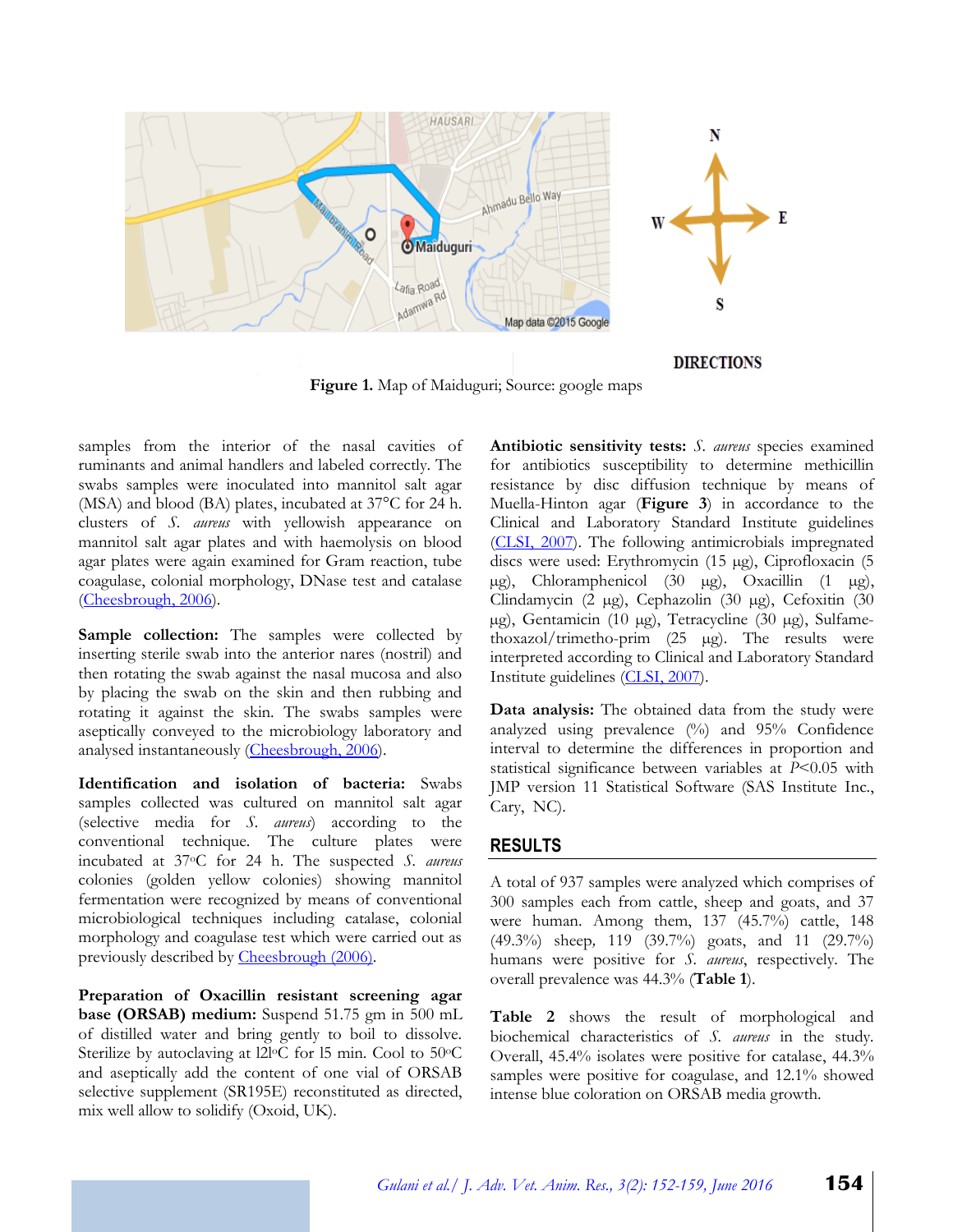#### **Table 1:** Prevalence of *S. aureus* based on species of animals

| Animals | <b>Samples</b> | <b>Positive</b> | Prevalence | 95% confidence interval |        |  |
|---------|----------------|-----------------|------------|-------------------------|--------|--|
|         | (n)            | (n)             | $($ %)     | Lower                   | Upper  |  |
| Cattle  | 300            | 137             | 45.7       | 0.4012                  | 0.5133 |  |
| Sheep   | 300            | 148             | 49.3       | 0.4372                  | 0.5496 |  |
| Goat    | 300            | 119             | 39.7       | 0.3430                  | 0.4530 |  |
| Human   | 37             |                 | 29.7       | 0.1749                  | 0.4578 |  |
| Total   | 937            | 415             | 44.3       |                         |        |  |

#### **Table 2:** Result of Biochemical test screening for *S. aureus*

| <b>Biochemical Test</b> | <b>Positive Test</b> |  |
|-------------------------|----------------------|--|
| Catalase                | 425 $(45.4\%)$       |  |
| Coagulase               | 415 $(44.3\%)$       |  |
| <b>ORSAB</b>            | $113(12.1\%)$        |  |

#### **Table 3:** Prevalence of MRSA and *S. aureus* isolated from the skin and nasal of ruminants

| Animals                                                                     | <i>S. aureus</i>         |                         | <b>MRSA</b>             |                        |  |
|-----------------------------------------------------------------------------|--------------------------|-------------------------|-------------------------|------------------------|--|
|                                                                             | Nasal prevalence $(\% )$ | Skin prevalence $(\% )$ | Nasal prevalence $(\%)$ | Skin prevalence $(\%)$ |  |
| Ruminants                                                                   | 70(72.16)                | 27(27.84)               | 58 (71.6)               | 23(28.4)               |  |
| $95\%$ C.I                                                                  | 0.6253, 0.8010           | 0.1990, 0.3447          | 0.6098, 0.8027          | 0.1973, 0.3902         |  |
| $CI =$ Confidence interval; $MRSA =$ Methicillin-resistant S. aureus (MRSA) |                          |                         |                         |                        |  |

#### **Table 4:** Prevalence of MRSA in ruminants and humans

| Animal species   | <b>MRSA</b> | $\frac{0}{0}$ | 95% confidence interval |        |
|------------------|-------------|---------------|-------------------------|--------|
|                  |             |               | Lower                   | Upper  |
| Cattle $(n=300)$ | 37          | 12.3          | 0.0908                  | 0.1653 |
| Sheep $(n=300)$  | 32          | 10.7          | 0.0766                  | 0.1467 |
| Goat $(n=300)$   | 39          | 13.0          | 0.0966                  | 0.1728 |
| Humans $(n=37)$  |             | 13.5          | 0.0591                  | 0.2797 |
| Total $(n=937)$  | 113         | 12.1          |                         |        |

#### **Table 5:** Gender prevalence of *S. aureus* and MRSA isolate from cattle, sheep, goats and humans

| Animals | <b>Sex</b>   | Prevalence $(\% )$  | $95\%$ C.I of <i>S. aureus</i> |        | Prevalence $\frac{0}{0}$ | 95% C.I of MRSA |        |
|---------|--------------|---------------------|--------------------------------|--------|--------------------------|-----------------|--------|
|         |              | of <i>S. aureus</i> | Lower                          | Upper  | of MRSA                  | Lower           | Upper  |
| Cattle  | <b>Bulls</b> | 83(27.7)            | 0.2291                         | 0.3299 | 21(7.0)                  | 0.0462          | 0.1046 |
|         | Cows         | 54(18.0)            | 0.1407                         | 0.2274 | 16(5.3)                  | 0.0331          | 0.0848 |
| Sheep   | Rams         | 32(10.7)            | 0.0766                         | 0.1467 | 4(1.3)                   | 0.0052          | 0.0337 |
|         | Ewes         | 116 (38.7)          | 0.3334                         | 0.4429 | 28(9.3)                  | 0.0653          | 0.1315 |
| Goat    | <b>Bucks</b> | 67(22.3)            | 0.1798                         | 0.2738 | 20(6.7)                  | 0.0436          | 0.1008 |
|         | Does         | 52(17.3)            | 0.1347                         | 0.2202 | 19(6.3)                  | 0.0409          | 0.0968 |
| Human   | Men          | 11(29.7)            | 0.1749                         | 0.4578 | 5(13.5)                  | 0.0591          | 0.2797 |
| Total   |              | 415(44.3)           |                                |        | 113(12.1)                |                 |        |

**Table 6:** Antibiotic susceptibility of MRSA isolate from cattle, sheep, goats and humans

| Antibiotics      | Susceptible animals | $\Gamma$ ) $\Omega$ $\Gamma$ $\Gamma$ $\Gamma$ $\Gamma$<br>Moderately susceptible animals | <b>Resistant Animals</b> |
|------------------|---------------------|-------------------------------------------------------------------------------------------|--------------------------|
| Cephazatin       | $81(71.7\%)$        | $0(0\%)$                                                                                  | 31 $(27.0\%)$            |
| Sulphamethoxazol | 73 $(64.6\%)$       | $22(19.5\%)$                                                                              | $18(15.9\%)$             |
| Oxacillin        | $0(0\%)$            | $23(20.6\%)$                                                                              | $0(79.7\%)$              |
| Ciprofloxacin    | $113(100\%)$        | $0(0\%)$                                                                                  | $0(0\%)$                 |
| Chloramphenicol  | $92(81.4\%)$        | 11 $(9.7\%)$                                                                              | $10(8.9\%)$              |
| Erythromycin     | $27(23.9\%)$        | $20(17.7\%)$                                                                              | $66(58.4\%)$             |
| Tetracycline     | $23(20.6\%)$        | $34(30.0\%)$                                                                              | 56 (49.6%)               |
| Clindamycin      | $26(23.0\%)$        | $39(34.5\%)$                                                                              | 48 $(22.5\%)$            |
| Gentamycin       | $113(100\%)$        | $0(0\%)$                                                                                  | $0(0\%)$                 |
| Cefoxitin        | $0(0\%)$            | $3(2.7\%)$                                                                                | $110(97.4\%)$            |

**Table 3** shows the result of *S. aureus* and MRSA isolated from ruminant which were characterized phenotypically in the study. Overall, 415 (44.3%) *S. aureus* were detected (**Table 1**). Upon inoculation of these 415 *S. aureus*  isolates, on ORSAB media, 113 (27.3%) isolates showed intense blue coloration and were considered as MRSA (**Figure 2**). The result showed that from the 97 *S. aureus* detected, 70 (72.16%) were detected from nasal region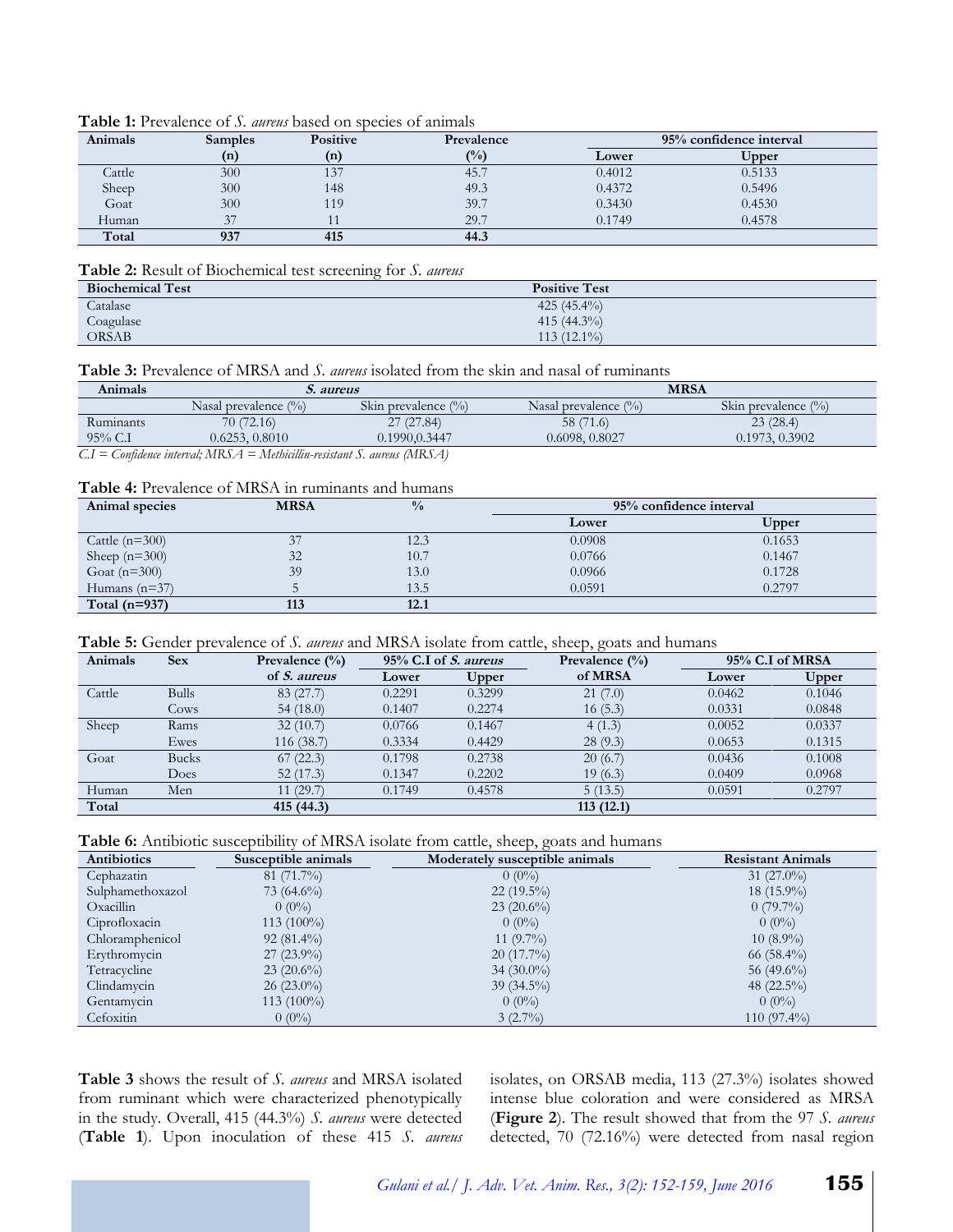while 27 (27.84%) were from the skin. On the other hand, 58 (71.6%) MRSA could be detected from nasal region while 23 (28.4%) were from the skin.



**Figure 2.** Intense blue coloration considered MRSA



**Figure** 3**:** Antibiotic sensitivity tests

**Table 4** shows the result of the prevalence of MRSA in ruminants and humans in the study area. Out of the total sample tested, 113 (12.1%) samples that were ORSAB positive, 37 (12.3%) tested positive for MRSA in cattle, 32 (10.7%) tested positive for MRSA in sheep and 39 (13.0%) tested positive for MRSA in goats while 5 (13.5%) tested positive for MRSA in animal handlers.

**Table 5** shows the result of prevalence of *S. aureus* and MRSA isolates from cattle, sheep, goats and humans according to sex. Of the 528 samples, 415 (78.6%) of the samples were positive for *S. aureus* and 113 (21.4%) were positive for MRSA. In the population of cattle, the male and female with  $83$  (27.7%) and 54 (18.0%) respectively tested positive for *S. aureus* while those that tested positive for MRSA in the male and female cattle were 21 (7.0%) and 16 (5.3%) respectively. In the population of sheep, the male and female with 32 (10.7%) and 116

(38.7%) respectively tested positive for *S. aureus* while those that tested positive for MRSA in the male and female sheep were 4 (1.3%) and 28 (9.3%) respectively. In the population of goats, the male and female with 67 (22.3%) and 52 (17.3%) respectively tested positive for *S. aureus* while those that tested positive for MRSA in the male and female goats were 20 (6.7%) and 19 (6.3%) respectively. In humans, the male had 11 (29.7%) that were positive for *S. aureus* while those positive for MRSA in the male were 5 (13.5%).

**Table 6** shows the results of antibiotic susceptibility of MRSA isolate from cattle, sheep, goats and handlers. The result of antibiotic susceptible testing by NCCL method indicated that the isolates were highly susceptible to chloramphenicol, Cephazatin, ciprofloxacin, sulphamethoxazol erythromycin, Tetracycline, clindamycin and gentamycin. Are moderately susceptible to sulphamethoxazol, Oxacillin and clindamycin. There was resistance against cefoxilin, tetracycline, erythromycin and oxacillin.

# **DISCUSSION**

The study provides an evidence of 44.3% overall prevalence of MRSA in ruminants and humans (animal handlers) in Maiduguri. From the samples examined, prevalence of 45.7% was found in cattle; 49.3% in sheep; 39.7% in goats, and 29.7% in humans. These results indicated a considerable existence of *S. aureus* and MRSA among livestock and livestock handlers. *S. aureus* and MRSA showed significant differences between both sexes of ruminants and human. The findings of this study was in consistent with the report of Jones et al*.* [\(2002\).](#page-6-11)

This present study showed that the samples that were positive for *S. aureus* and MRSA were mostly orginated from nasal and skin sources. The distribution of MRSA and *S. aureus* were higher in the nasal samples as compared to those from the skin. The fact that *S. aureus* is ubiquitous, air borne and can be transmitted through aerosol makes this nose and skin the primary invaded sites of the organism in most instances. This finding was in agreement with the report of [Mai-siyama et al. \(2014\)](#page-7-12) and also quite analogous to the conclusions arrived by [Loeffler et al](#page-7-13)*.* (2010) who documented on cases of MRSA in different species of animal at a veterinary clinic. The disparity may be as a result of the differences in the design of study, study environment, sample size, type of sample collected, and method of *S. aureus* isolation and use of antibiotics.

Nevertheless, the present study is in accord with consistent surveillance findings in small animals of MRSA in the US showing that MRSA has been investigated to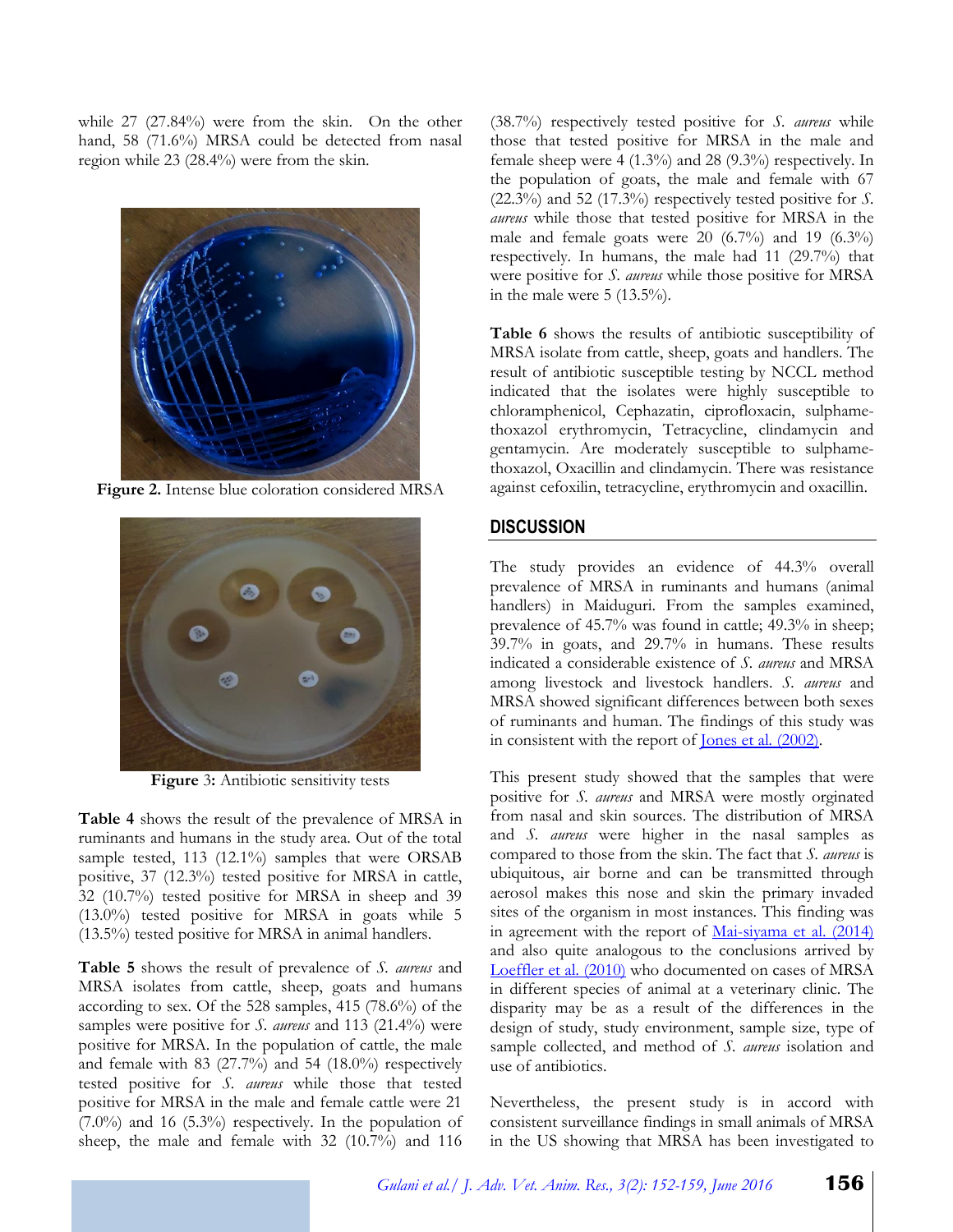increase exponentially [\(Jones](#page-6-11) et al*.,* 2002). Infections of MRSA progresses, with diverse forms and associated clinical problems were documented. Sufficient information on risk factors and control of infection method within hospital and public setting is of supreme prominence (Mai-siyama [et al., 2014\)](#page-7-12). The development of LAMRSA has sufficiently added extra dimension to the comprehension of MRSA infections. In the third worlds, predominantly the sub-Saharan Africa with scarcity of information on MRSA infections, imminent data are required from animal and human population. To our understanding, this is the first documentation of MRSA infection among ruminant butchered for humanoid intake and animal handlers in Maiduguri, Nigeria. The principal findings of our research are, (i) MRSA infection among the ruminant and animal handlers, (ii) antibiotic susceptibility form of *S. aureus* isolates and (iii) the demographic variates related with MRSA infection. Therefore, the findings has created awareness on LA-MRSA infection in the study area including food safety and public health threats, which is in consonants with the findings of  $Lee (2003).$  $Lee (2003).$ </u>

In the present study, infections of MRSA and MSSA isolates were lower as compared to *S. aureus*. The low MRSA and MSSA colonization rate is similar to the reports of [Alzohairy](#page-6-12) (2011) and [Gharsa](#page-6-13) et al*.* (2012). MRSA infections fluctuate in animals depending on ecological locations; in a research carried out in Saudi Arabia, high MRSA infections was documented amongst camels and cattle as compared to our findings on cattle and sheep [\(Alzohairy,](#page-6-12) 2011, [2012\)](#page-6-14). Variable rate had been stated in France and Tunisia [\(Vautor](#page-7-14) et al*.,* 2005; [Gharsa](#page-6-13)  et al*.*[, 2012\)](#page-6-13), nevertheless, MRSA infections in this research is similar to the level documented by [Stastkova](#page-7-15) et al*.* [\(2009\)](#page-7-15) in Poland.

The high MRSA and MSSA infections recorded amongst the cattle in the present research, is of public health threat, because cattle has the highest number of ruminant raised within the public in the study area and they are the main source of proteins. The motives considered as public health threats are- (i) possibility of dissemination and transmission of MRSA isolates occurring through contact including propinquity through domestication and rearing, (ii) nasal discharge on transit and (iii) pollution of meat and milk products by infected handlers. This observation is in line with similar report of public health hazards attributed to handling of animals with MSRA [\(Lee, 2003;](#page-6-4) Mai-siyama [et al., 2014\)](#page-7-12). Studies have documented that MRSA infections in cattle modeled an impending risk of 60% transmission to animal handlers [\(Lee, 2003;](#page-6-4) [Graveland et al., 2011\)](#page-6-6).

In Nigeria, the forefront antibiotics regularly used in human and veterinary medicine are erythromycin, tetracycline, penicillin and some quinolones. In the present study, amongst the antimicrobial agents verified, MRSA and MSSA isolates established high degree of sensitivity on some aminoglycosides like streptomycin, amikacin and tobramycin. This form divulged that these agents are still effective for staphylococcal infections therapy and management, but also as ancillary preference for the therapy of livestock infection due to multidrug resistant of *S. aureus* strains in veterinary settings [\(Mai](#page-7-12)siyama [et al., 2014\)](#page-7-12). In addition, *S. aureus* strains (2 MRSA from cattle and 4 MSSA from sheep) in the present study established inducible phenotype, the form is in consonant with other studies predominating in MSSA as compared to MRSA [\(Levin](#page-6-15) et al*.,* 2005; [Alzohairy, 2012;](#page-6-14) [Chandrasekaran et al., 2014\)](#page-6-16). As accessible internationally, macrolides are forefront antibiotics extensively used for the therapy of human and animal infections. Widespread usage of these antibiotics results in the assortment of resistant bacteria and genetic determinants of resistance can be conveyed from animals to humans via foodstuffs [\(Schlegelová](#page-7-16) et al*.,* 2004). D-test is used to validate the inducible and constitutive phenotype, and thus, determine the possible chemotherapeutic failure [\(Levin](#page-6-15) et al*.,* 2005).

Though, surveillance research are encouraged universally to provide information on LA-MRSA, but there are constraint, predominantly in comparison with epidemiological information. These constraints comprises of low class standardization in the procedure employed, in addition, *Staphylococcus* spp., like *S. schlieferi, S. intermedius*, *S. hyicus*, *S. pseudointermedius and delphini* released positive tube coagulase result that may be identified as MRSA, chiefly in low-class laboratory in which examinations are based on phenotypic classification [\(Morgan, 2008\)](#page-7-17).

## **CONCLUSION**

The MRSA infections in ruminants and animal handlers found in this study may escalate the resistance which is of great public health concern. The motive could be of transmission and dissemination of these resistant strains and genes between animals and human, and successively passing it to the food chain. The situation could deteriorate if apposite measures are not put in place. *S. aureus* and MRSA were detected in Maiduguri, Borno State. Furthermore, there is significant changes in the dissemination of *S. aureus* and MRSA in the nasal and skin regions in addition to the sexes of the ruminants and male animal handlers. Nevertheless, the present study indicated MRSA an evolving pathogen in ruminants and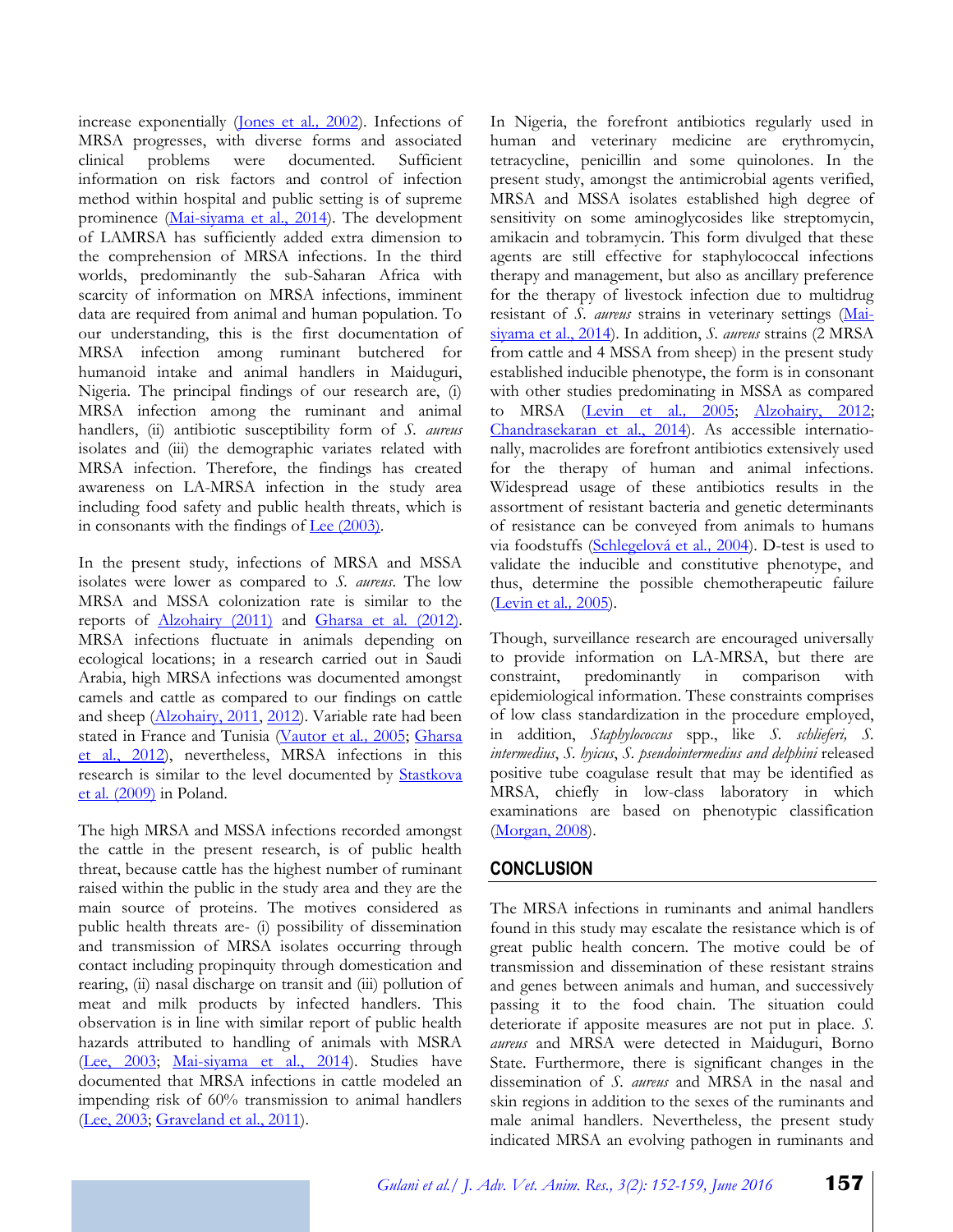human in Maiduguri, Borno State. Even though the size of the sample was small, it might perchance offer the prevalence of MRSA and *S. aureus* in ruminants and animal handlers in Maiduguri.

# **CONFLICT OF INTEREST**

Nothing to declare.

## **ACKNOWLEDGEMENT**

Our special thanks goes to Mal. Ali Muhammed of Veterinary Microbiology and Parasitology Department, Dr. SB Adamu, Head of Department of Animal Science, Alh. AB Aza Ibrahim Dauda Olademegi, Alhaji Lateefat N Giwa, and the entire staff of Veterinary Medicine Department.

### **REFERENCES**

- <span id="page-6-3"></span>Albuquerque WF, Macrae A, Sousa OV, Vieira GHF, Vieira RHSF (2007). Multiple drug resistant Staphylococcus aureus strains isolated from a fish market and from fish handlers. Brazillian Journal of Microbiology, 38: 131-134.
- <span id="page-6-12"></span>Alzohairy M (2011). Colonization and antibiotic susceptibility pattern of Methicillin-resistant *Staphylococcus aureus* (MRSA) among farm animals in Saudi Arabia. Journal of Bateriology Research, 3: 63- 68.
- <span id="page-6-14"></span>Alzohairy M (2012). Incidence of microlideslincosamide-streptograminb resistance phenotype of Methicillin-resistant *Staphylococcus aureus* (MRSA) and Methicillin sensitive *Staphylococcus aureus* among farm animals in Saudi Arabia. Research Journal of Microbiology, 7: 256-262.
- <span id="page-6-16"></span>Chandrasekaran D, Venkatesan P, Tirumurugaan KG, Gowri B, Subapriya S, Thirunavukkarasu S (2014). Sub-acute mastitis associated with Methicillin Resistant Staphylococcus aureus in a cow: A case report. Journal of Advanced Veterinary and Animal Research, 1: 235-237.
- <span id="page-6-9"></span>Cheesbrough M (2006). District laboratory practice in tropical countries vol.11 microbiology second edition Cambridge University press; pp 158-195.
- <span id="page-6-10"></span>Clinical and Laboratory Standards Institute (CLSI) (2007). Performance standards for antimicrobial susceptibility testing. 17<sup>th</sup> Informational Supplement Document M100-S17: 1. Wayne, Pennsyslvania; pp 32-50.
- <span id="page-6-8"></span>Cohn LA (2010). A veterinary perspective on methicillinresistant *Staphylococci*. Journal of Veterinary Emergency and Critical Care, 20: 31-45.
- <span id="page-6-1"></span>Francis JS, Doherty MC, Lopatin U, Johnson CP, Sinha G, Ross T, Cai M, Hansel NN, Perl T, Ticehurst JR, Carroll K, Thomas DL, Nuemberger E, Bartlett JG (2005). Severe community-onset pneumonia in healthy adults caused by methicillin-resistant *Staphylococcus aureus* carrying the Panton-Valentine leucocidin genes. Clinical Infectious Diseases, 1: 100- 107.
- <span id="page-6-13"></span>Gharsa H, Slama KB, Lozano C, Go'mez-Sanz E, Kibi N, Sallem RB, Go'mez P, Zarazaga M, Boudabous A, Torre C (2012). Prevalence, antibiotic resistance, virulence traits and genetic lineages of *Staphylococcus aureus* in healthy sheep in Tunisia. Veterinary Microbiology, 156: 367-373.
- <span id="page-6-6"></span>Graveland H, Duim B, van Duijkesen E, Heederick D, Nagemaar JA (2011). Livestock-associated methicillin *Staphylococcus aureus* in human and animals. International Journal of Medical Microbiology, 301: 830-631.
- <span id="page-6-0"></span>Griffeth GC, Morris DO (2008). Screening for skin carriage of methicillin resistant coagulase-positive Staphylococci and *Staphylococcus schleiferi* in dogs with healthy and inflamed skin. Veterinary Dermatology, 19: 142-l49.
- <span id="page-6-5"></span>Haran KP, Godden SM, Boxrud D, Jawahir S, Bender JB, Sreevatsan S (2012). Prevalence and characterization of *Staphylococcus aureus*, including methicillin-resistant *Staphylococcus aureus,* isolated from bulk tank milk from Minnesota dairy farms. Journal of Clinical Microbiology, 50: 688-695.
- <span id="page-6-2"></span>Harrison EM, Weinert LA, Holden MT, Welch JJ, Wilson K, Morgan FJ, Harris SR, Loeffler A, Boag AK, Peacock SJ, Paterson GK, Waller AS, Parkhill J, Holmes MA (2014). A shared population of epidemic methicillin-resistant *Staphylococcus aureus* 15 circulates in humans and companion animals. mBio, 5(3): e00985-13.
- <span id="page-6-7"></span>Huijsdens XW, van Dijke BJ, Spalburg E, van Santen-Verheuvel MG, Heck ME, Pluister GN (2006). Community-acquired MRSA and pig-farming. Annals of Clinical Microbiology and Antimicrobials, 5: 26- 29.
- <span id="page-6-11"></span>Jones T, Kellum M, Porter S (2002). An outbreak of community-acquired foodborne illness caused by methicillin-resistant *Staphylococcus aureus*. Emerging Infectious Diseases, 8: 82-84.
- <span id="page-6-4"></span>Lee JH (2003). Methicillin (Oxacillin)- resistant *Staphylococcus aureus* strains isolated from major food animals and their potential transmission to humans. Applied and Environmental Microbiology, 69: 6489- 6494.
- <span id="page-6-15"></span>Levin TP, Sub B, Axelrod P, Truant AL, Tomas F (2005). Potential Clindamycin resistance in clinical susceptible erythromycin–resistant *Staphylococcus*